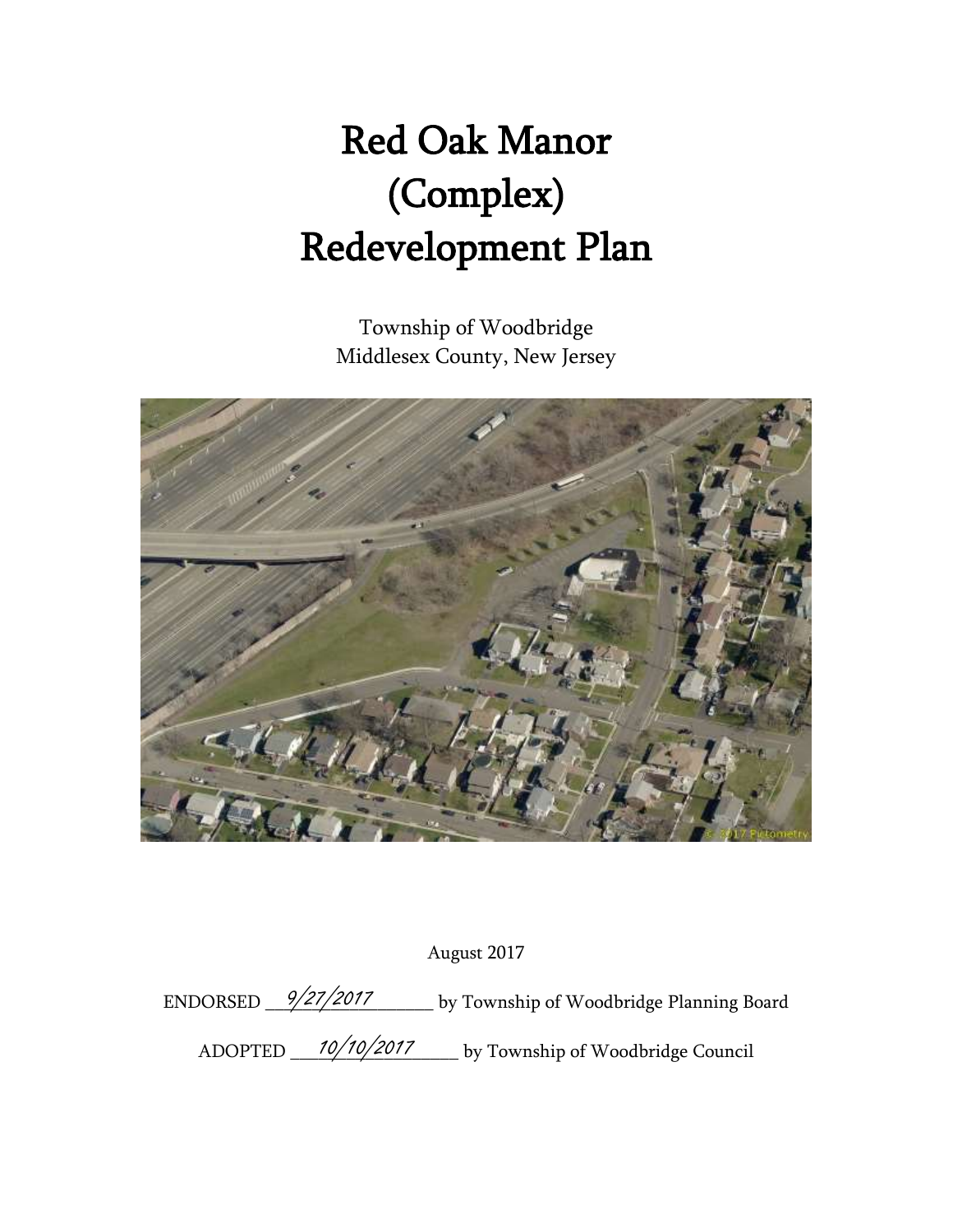# Red Oak Manor Plan

Township of Woodbridge

Prepared by Township of Woodbridge Department of Planning & Development

> Marta E. Lefsky, A.I.C.P., P.P. License No. 05177

\_\_\_\_\_\_\_\_\_\_\_\_\_\_\_\_\_\_\_\_\_\_\_\_\_\_\_\_\_\_\_

\_\_\_\_\_\_\_\_\_\_\_\_\_\_\_\_\_\_\_\_\_\_\_\_\_\_\_\_\_\_ Eric Griffith, A.I.C.P., P.P. License No. 33LI00622200

> Chris Kesici, A.I.C.P., P.P. License No. 33LI00618600

\_\_\_\_\_\_\_\_\_\_\_\_\_\_\_\_\_\_\_\_\_\_\_\_\_\_\_\_\_\_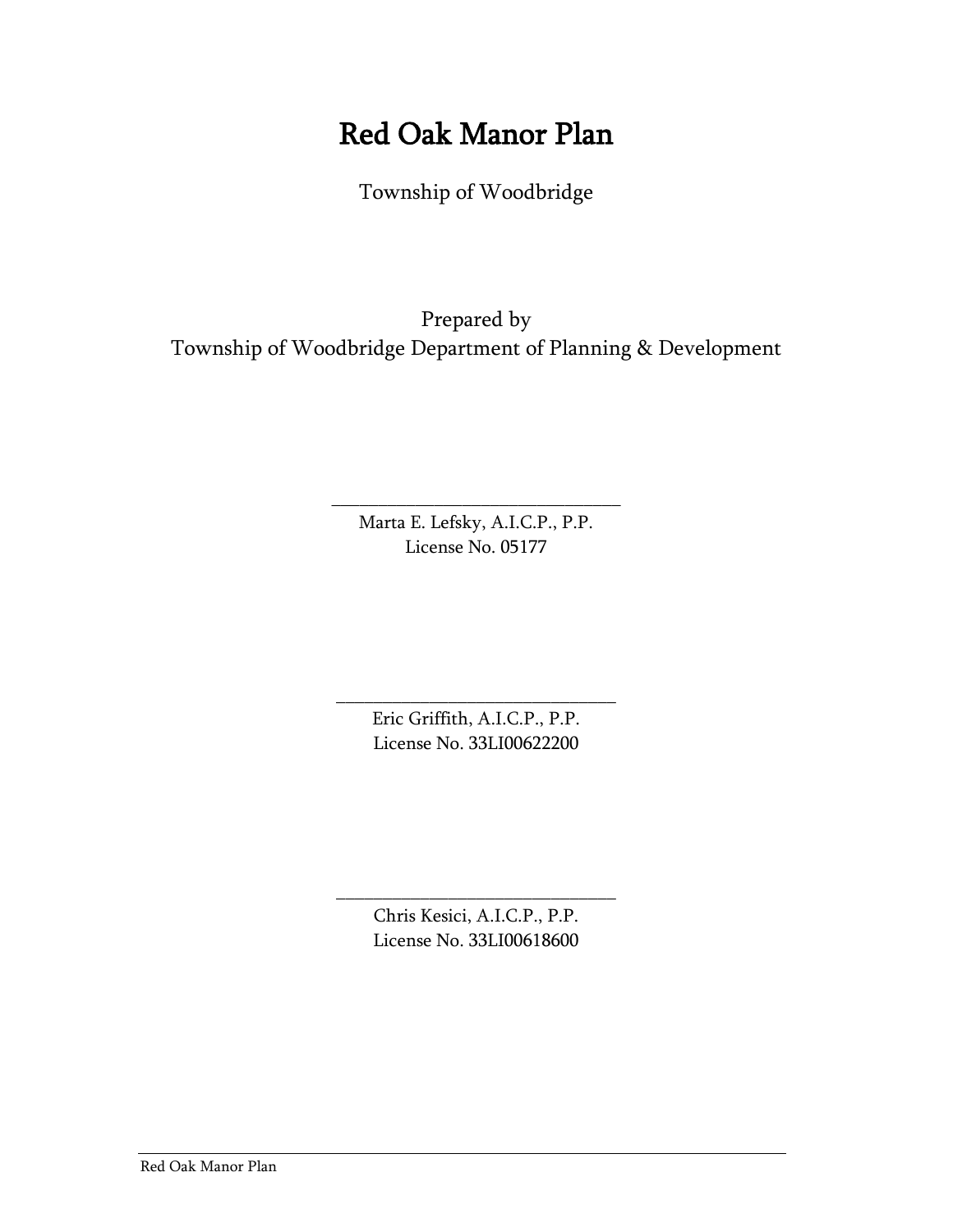Table of Contents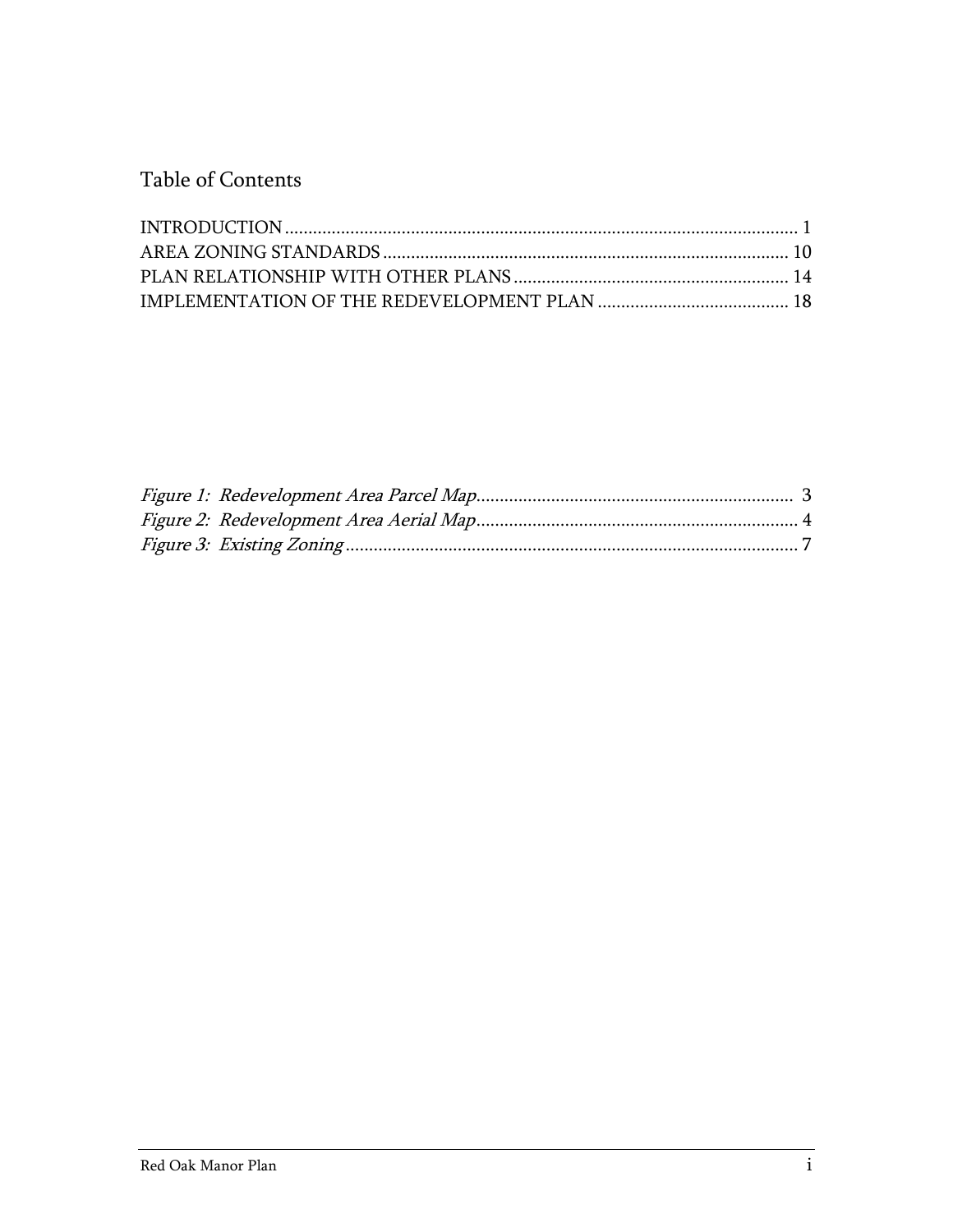## <span id="page-3-0"></span>INTRODUCTION

This Redevelopment Plan represents an opportunity to improve Township-owned property and provide state-of-the-art, amenitized, senior, affordable housing units in the Port Reading section of Woodbridge Township, replacing the Stern Towers building located in Woodbridge Proper. The redevelopment area is home to the Port Reading Knights of Columbus and the Sycamore Senior Center in one building and also contains a vacant parcel, which abuts the New Jersey Turnpike. The properties are accessed from Old Road and Wesley Place. This plan will foster the transformation of the property into a multi-use site and will include a brand new affordable senior citizen housing building, and a fully upgraded and expanded parking lot. The synergy of the off-peak usage of the lot will afford each use much more parking than currently exists on the individual sites.

The redevelopment of the property presents unique challenges. In response to the physical challenges developing the site would present, the Township Council requested that the Planning Board evaluate certain properties as a "noncondemnation area in need of redevelopment" on August 5, 2014. Following the Planning Board's evaluation, the Township Council designated the area as a "noncondemnation area in need of redevelopment" on May 9, 2017.

#### STATUTORY REQUIREMENTS

According to the Local Redevelopment and Housing Law (N.J.S.A. 40A: 12A-1, et. seq.) the Redevelopment Plan shall include an outline for the planning, development, redevelopment or rehabilitation of the project area sufficient to indicate:

- Its relationship to definitive local objectives as to appropriate land uses, density of population and improved traffic and public transportation, public utilities, recreational and community facilities and other public improvements;
- Proposed land uses and building requirements in the project area;
- Adequate provision for the temporary and permanent relocation as necessary of residents in the project area, including an estimate of the extent to which decent, safe, and sanitary dwelling units, affordable to displaced residents will be available in the existing local housing market;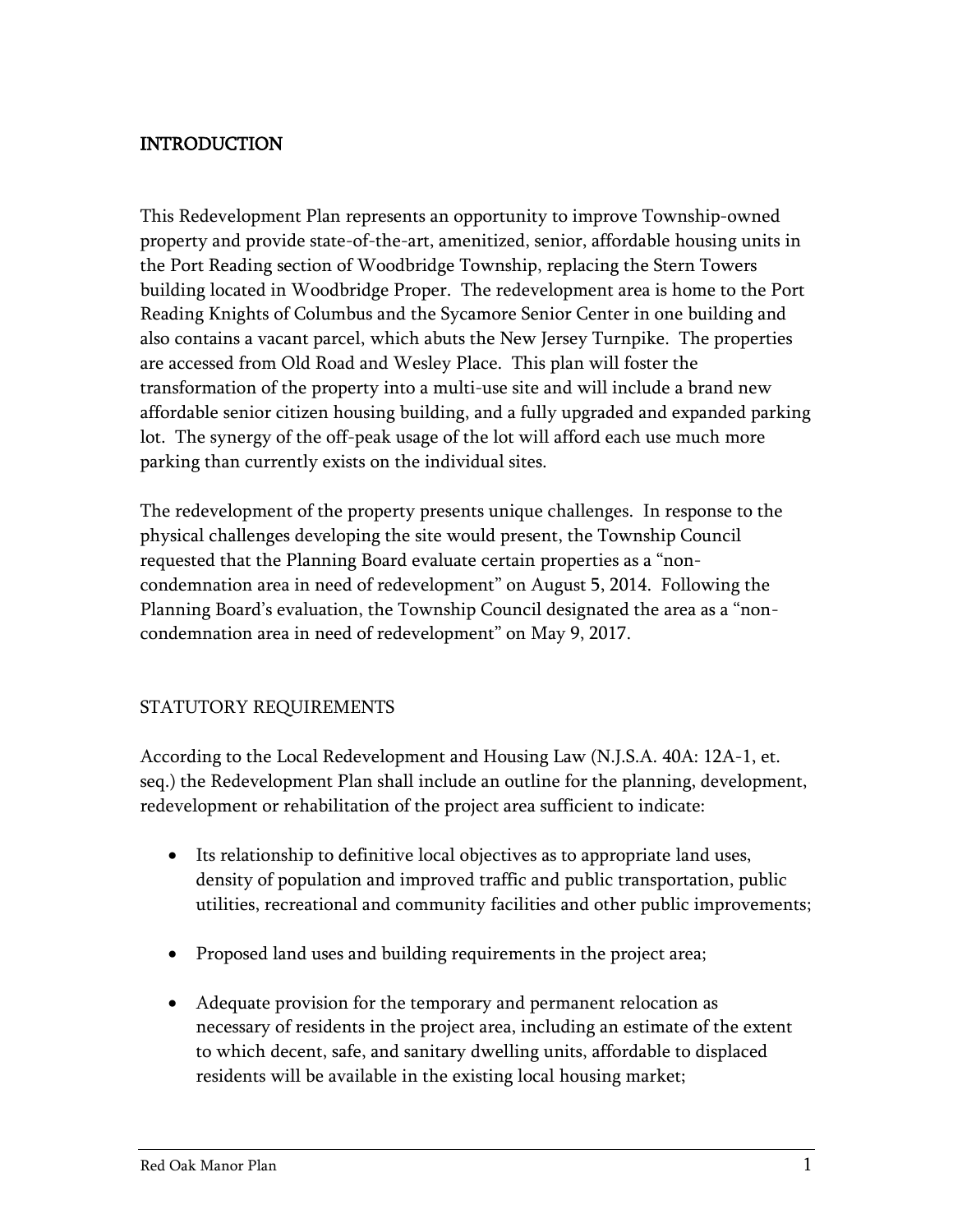- An identification of any property within the Redevelopment Area proposed to be acquired in accordance with the Redevelopment Plan;
- Any significant relationship of the Redevelopment Plan to:
	- a) The Master Plans of contiguous municipalities;
	- b) The Master Plan of the County in which the municipality is located; and;
	- c) The State Development and Redevelopment Plans adopted pursuant to the "State Planning Act."

# PLANNING CONTEXT

The Township of Woodbridge is 24.2 square miles in size and located in northeastern Middlesex County. The Township of Woodbridge is bordered by Clark Township, the City of Rahway, the City of Linden, and Union County to the north; the Borough of Carteret, the Arthur Kill and the City of Perth Amboy to the east; the Raritan River to the south; and Edison Township to the west.

The Port Reading section of the Township consists of residential neighborhoods, commercial uses along Port Reading Avenue, and industrial uses throughout the section. The Port Reading section is located in the northeastern portion of the Township and is adjacent to both the Arthur Kill and New Jersey Turnpike, which is a primary reason for the predominance of industrial uses found here.

<span id="page-4-0"></span>The Redevelopment Area is located along Old Road and Wesley Place and abuts the New Jersey Turnpike and Port Reading Avenue. The area currently consists of a two parcels: Block 670, Lot 1 and Block 670, Lot 1.01. The area is located in a predominantly single-family residential neighborhood. This plan contemplates that the lots may be combined or the two lots may operate as one site.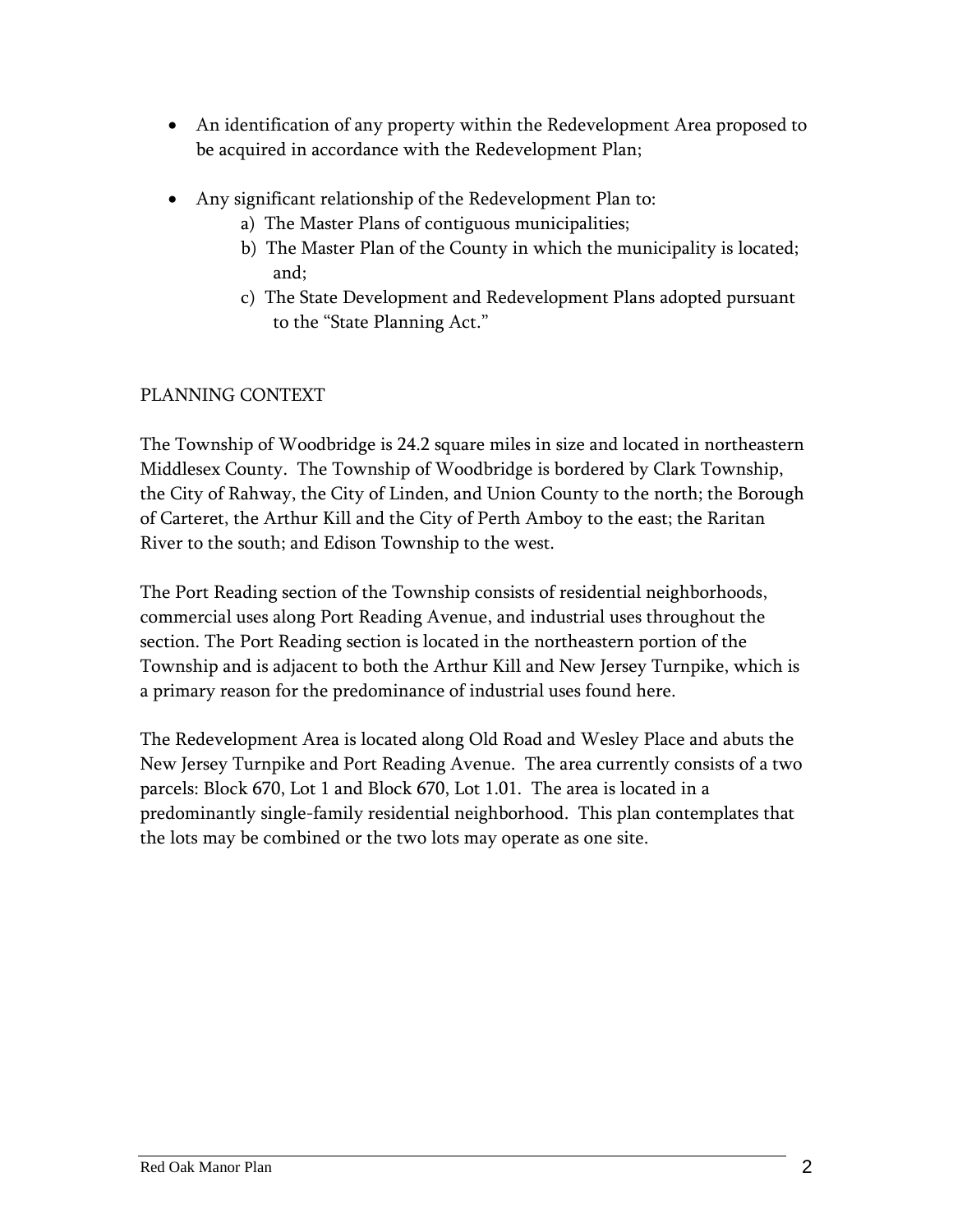

*Figure 1: Redevelopment Area Parcel Map*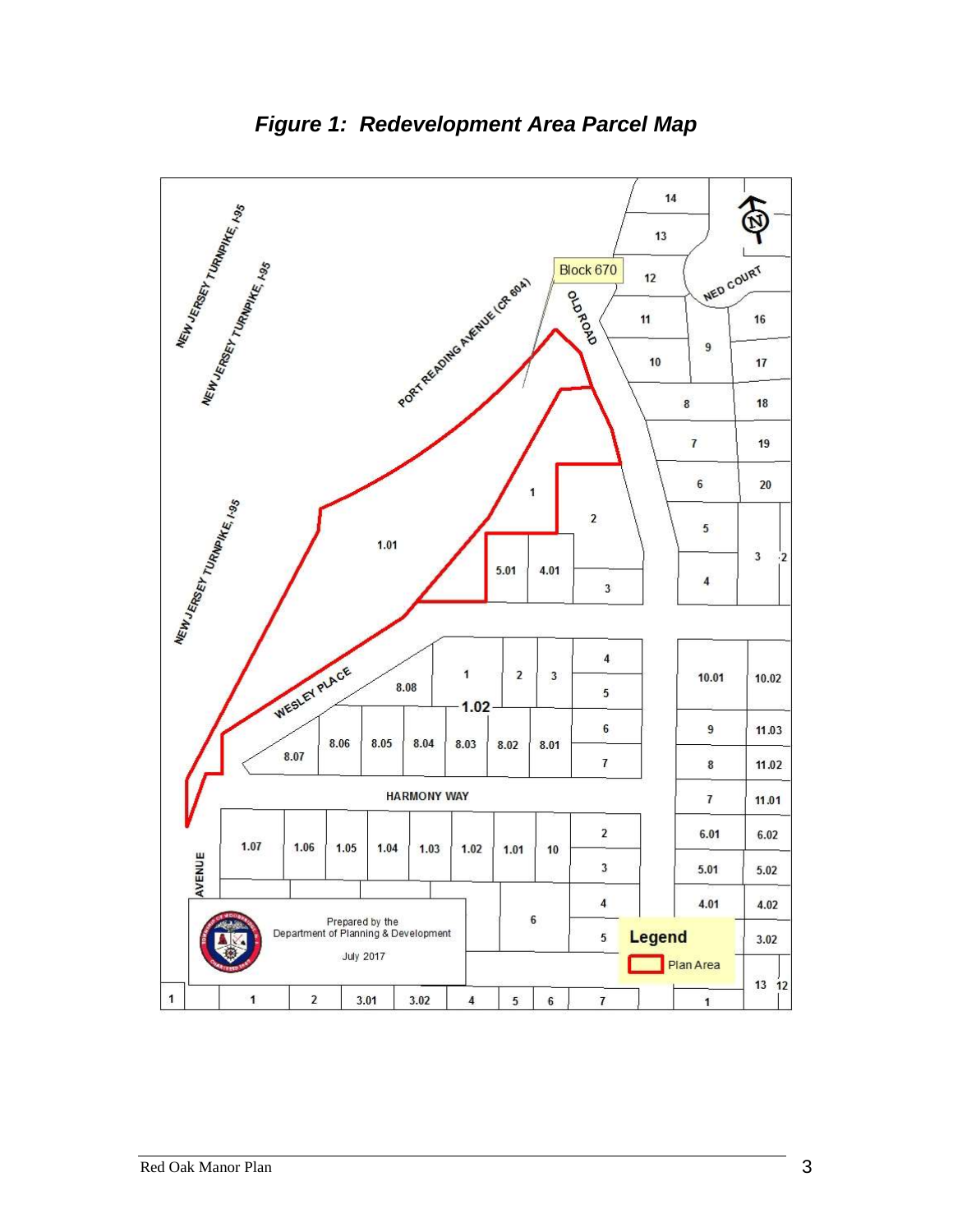<span id="page-6-0"></span>

*Figure 2: Redevelopment Area Aerial Map*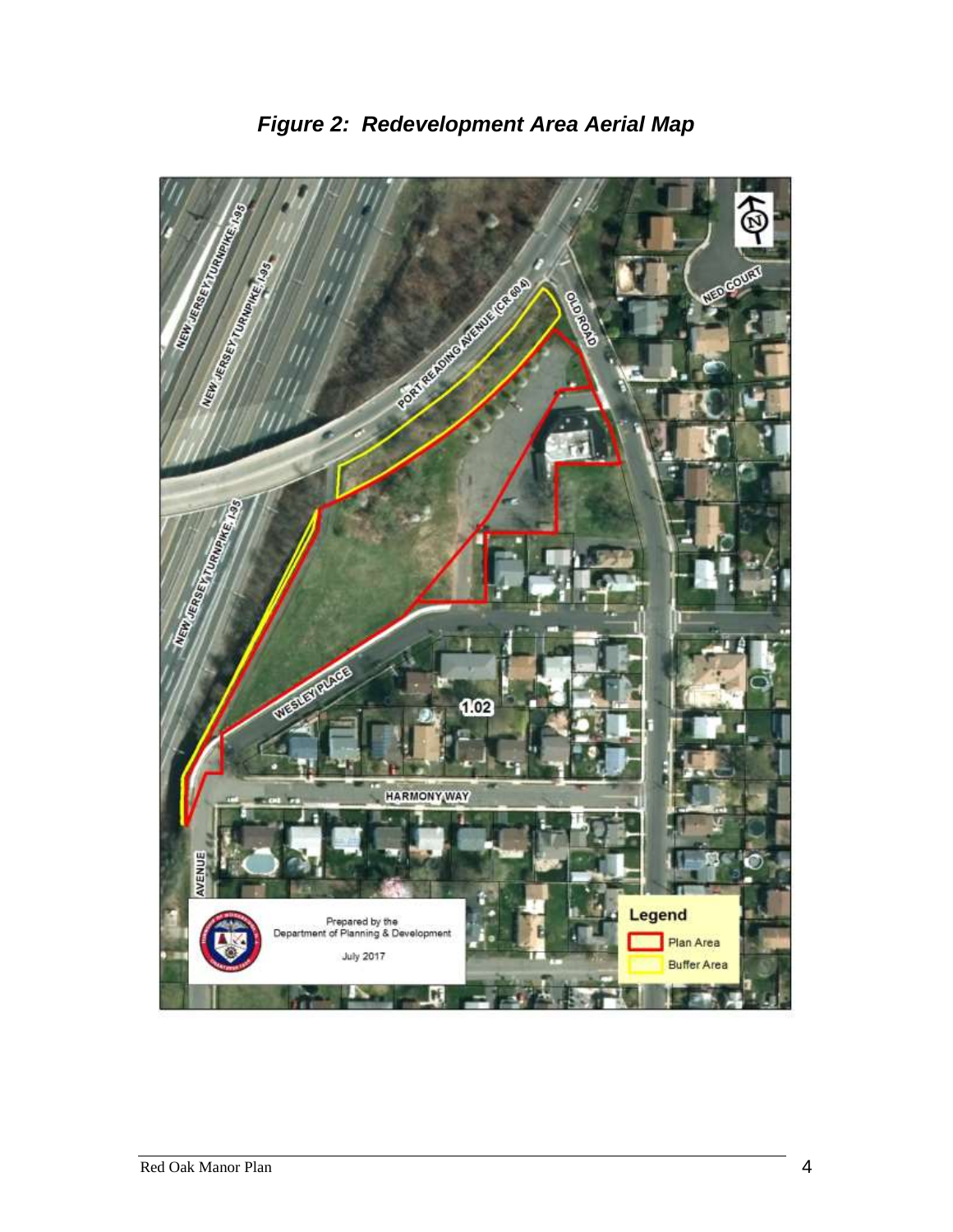#### HISTORY OF PORT READING

In 1890, the Reading Railroad established a terminal for shipping coal on the Arthur Kill. A community soon developed around the port and the area became known as "Port Reading." Housing and community facilities, such as St. Anthony's Roman Catholic Church and School # 9, were built for terminal workers and their families.

Port Reading underwent major redevelopment in the early 1960's as Woodbridge Township implemented "Project Bowtie," an urban renewal project. Completed in 1969, Project Bowtie resulted in the rehabilitation of 160 housing units; 34 new single family homes; new community facilities, such as a new public pool, post office, firehouse, library, parks, and a new School #9. The project also included new infrastructure improvements, such as 4,435 lineal feet of new streets, 20,000 linear feet of new curbs, 18,000 linear feet of new sidewalks, 800 street trees, storm drainage relief and public utilities.

In 2003, the Prologis Corporation purchased a 235-acre brownfield site fronting Port Reading Avenue. The project, known as the Port Reading Business Park, is comprised of five warehouse buildings, consisting of over 2.3 million square feet of warehouse space.

#### MASTER PLANNING AND ZONING DESIGNATION HISTORY

The redevelopment area is in the B-3 Highway Business Zone and R-6 Single Family Residential Zone. The Master Plan proposes designation of the majority of this area as the existing zoning.

#### PLAN GOALS

The overall goal of this Redevelopment Plan is to address the existing conditions that have negatively impacted the Area and comprehensively upgrade the area for redevelopment. The Township aims to reach the following goals:

- To stimulate economic investment in the Area
- To revitalize the site
- To provide a variety of housing opportunities to all persons wanting to live in the community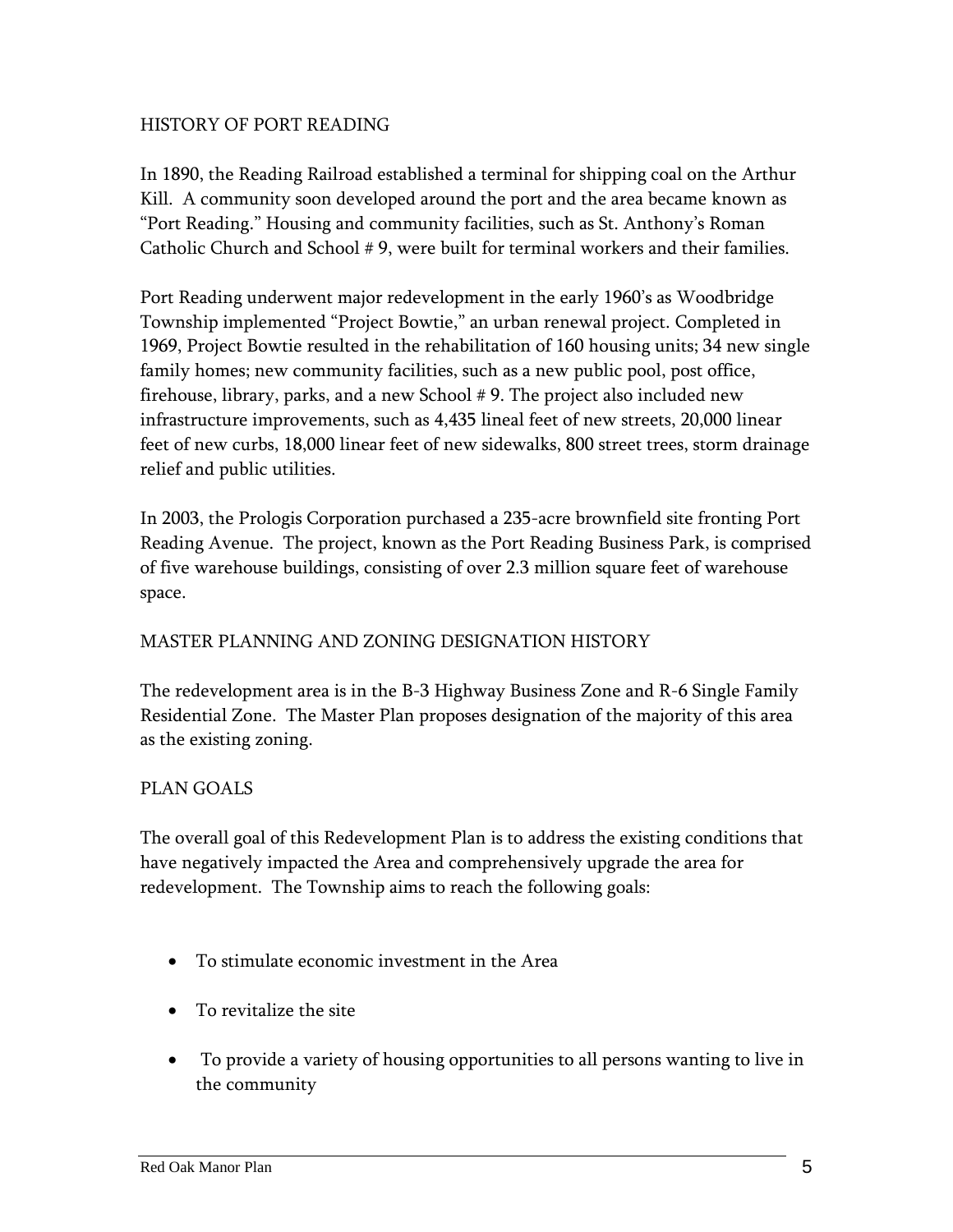- To provide an appropriate gathering and recreational facility for the township's senior residents and the surrounding area's senior residents
- To provide higher density housing in an appropriate place
- To continue the rehabilitation efforts throughout the Township
- To ensure the integrity of the existing adjacent residential area.
- To promote the conservation of energy resources and promote the utilization of renewable energy sources
- To improve the physical appearance of the Area
- To create compact multifamily development
- To provide state of the art affordable housing opportunities to the Township's senior residents

#### AFFORDABLE HOUSING

<span id="page-8-0"></span>Any construction of new housing units presents an opportunity to contribute to the Township's affordable housing stock and must be provided in accordance with the Township's Affordable Housing section of the Land Use and Development Ordinance.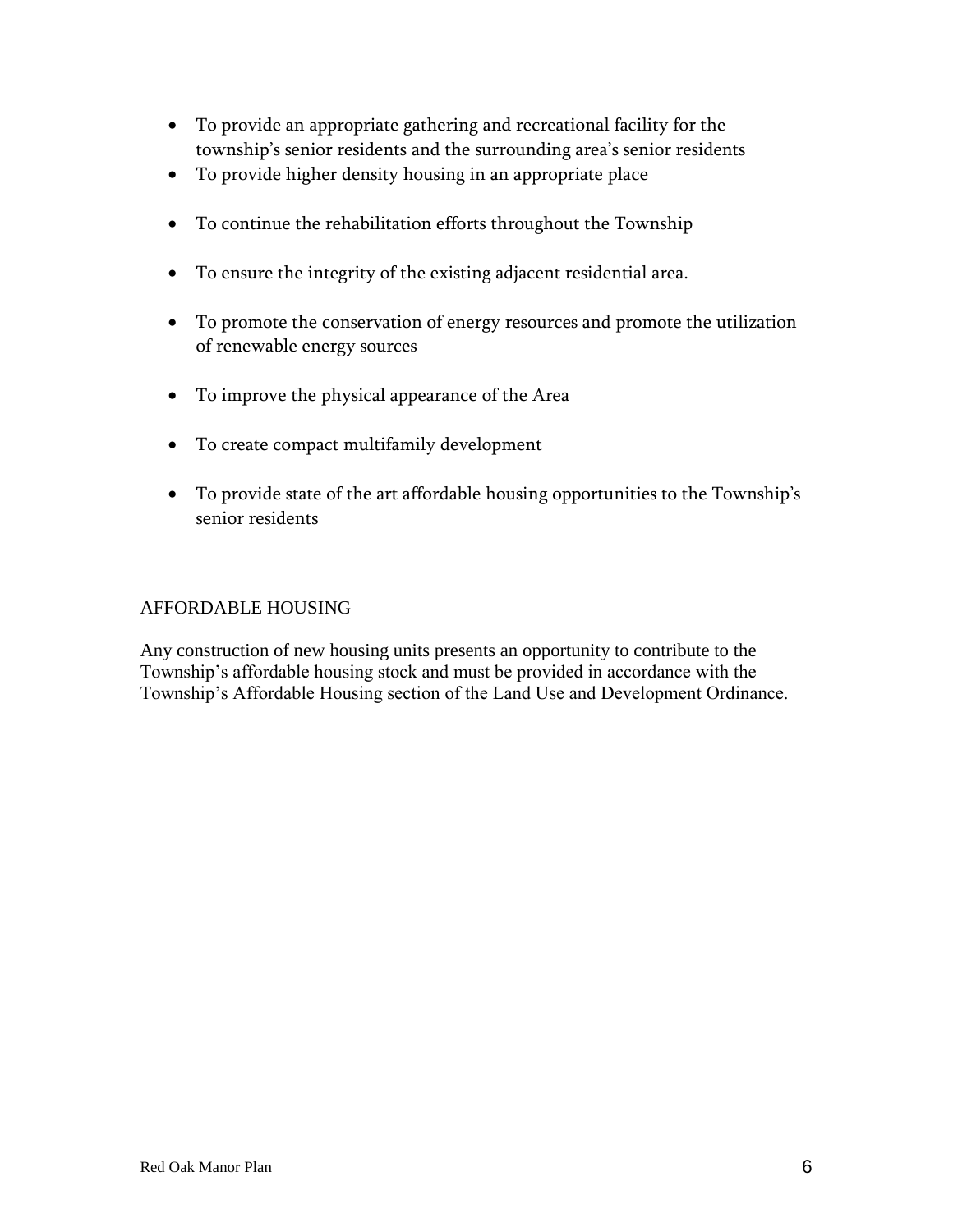*Figure 3: Existing Zoning*

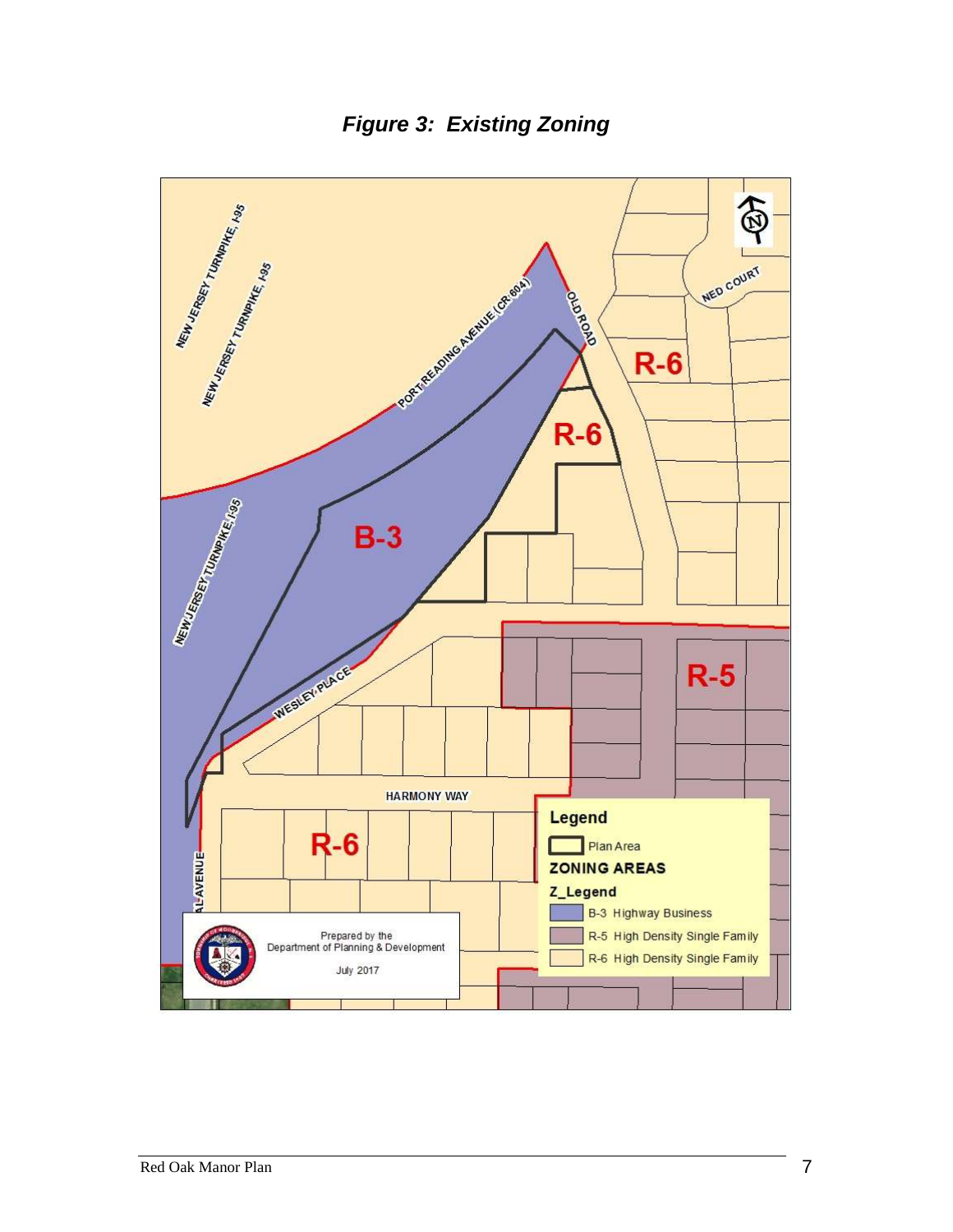# RELATIONSHIP OF PLAN TO THE TOWNSHIP LAND USE AND DEVELOPMENT ORDINANCE (APPLICATION & PROCESS)

The Redevelopment Area shall be redeveloped in accordance with the standards detailed in this Redevelopment Plan. This Plan supersedes the use and bulk provisions of the Township Land Use and Development Ordinance (Chapter 150) for the Redevelopment Area unless specifically referenced. Other Township regulations affecting developments that are in conflict are superseded by this Plan; however, existing engineering standards, performance standards and definitions shall apply.

In connection with site plan or subdivision applications, the Planning Board may grant deviations from the regulations contained within this Redevelopment Plan where by reason of exceptional narrowness, shallowness or shape of a specific piece of property or by reason of exceptional topographic conditions, pre-existing structures and physical features uniquely affecting a specific piece of property, the strict application of any area, yard, bulk or design objective or regulation adopted pursuant to this Redevelopment Plan would result in peculiar and exceptional practical difficulties to, or exceptional or undue hardship upon, the developer or redeveloper of such property. The Planning Board may also grant a deviation from the regulations contained within this Redevelopment Plan related to a specific piece of property where the purposes of this Redevelopment Plan would be advanced by such deviation from the strict application of the requirements of this Plan and the benefits of granting the deviation would outweigh any detriments.

The Planning Board may grant exceptions or waivers of design standards from the requirements for site plan or subdivision approval as may be reasonable and within the general purpose and intent of the provisions for site plan review and/or subdivision approval within the Plan, if the literal enforcement of one or more provisions of the Plan is impracticable or would exact undue hardship because of peculiar conditions pertaining to this site. No deviations may be granted under the terms of this section unless such deviations can be granted without resulting in substantial detriment to the public good and will not substantially impair the intent and purpose of the Redevelopment Plan.

No deviations may be granted which will result in permitting a use that is not a permitted use within this Redevelopment Plan. Any deviations from standards of this Plan that results in a "d" variance pursuant to N.J.S.A. 40:55D-70d shall be addressed as an amendment to the Plan rather than via variance relief through the Township's Zoning Board of Adjustment. An application requesting a deviation from the requirements of this Redevelopment Plan shall provide public notice of such application in accordance with the public notice requirement set forth in N.J.S.A.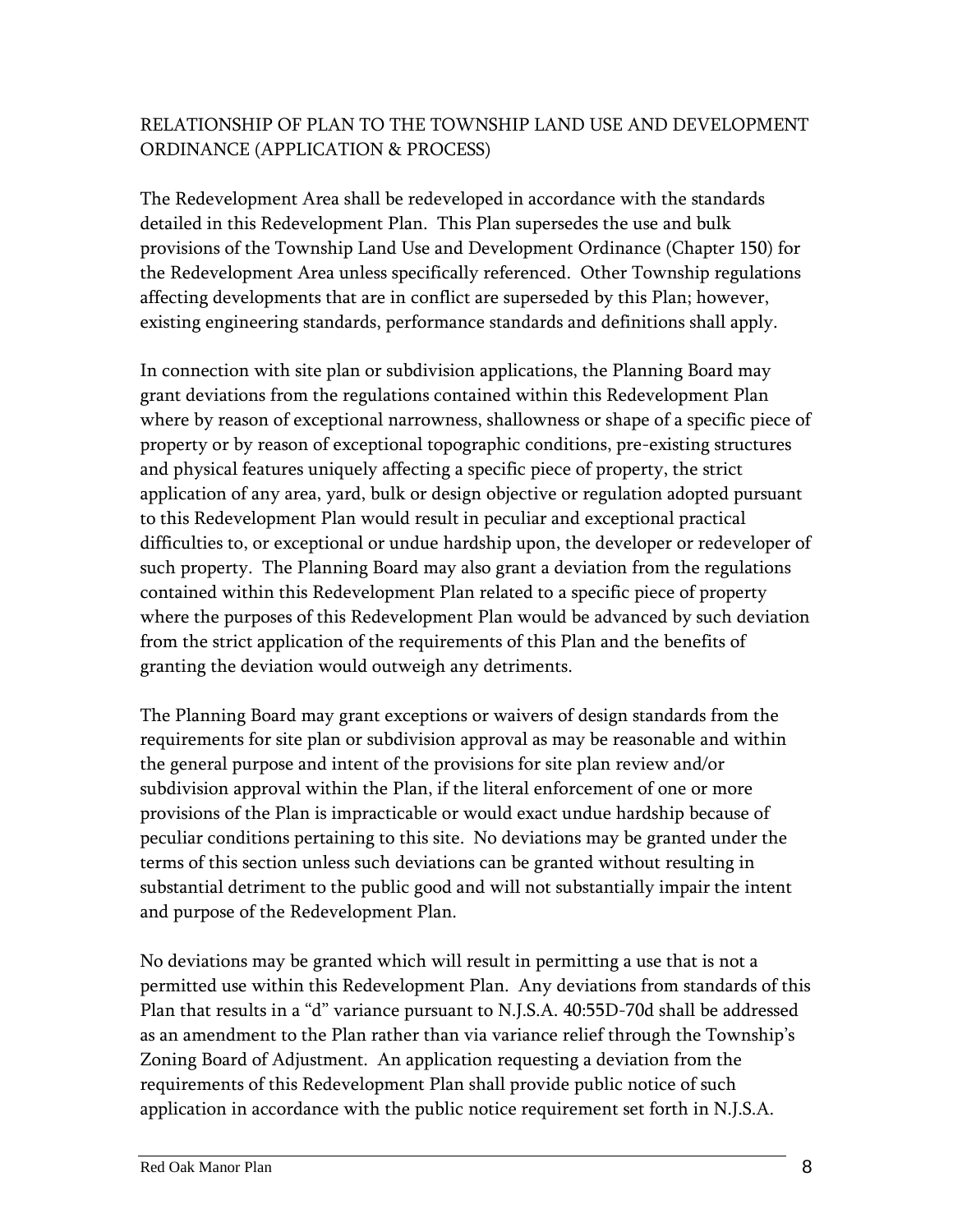40:55D- 12a.&b. All development must be approved by the Planning Board and shall be submitted through the normal site plan and subdivision procedures as identified as N.J.S.A. 40:55D, et seq.

Final adoption of this Redevelopment Plan by the Township Council shall be considered an amendment to the Township of Woodbridge Land Use and Development Ordinance and Zoning Map. Unless otherwise defined in the Plan, terms used in this Plan shall have the same meaning as defined in the Township's Land Use and Development Ordinance.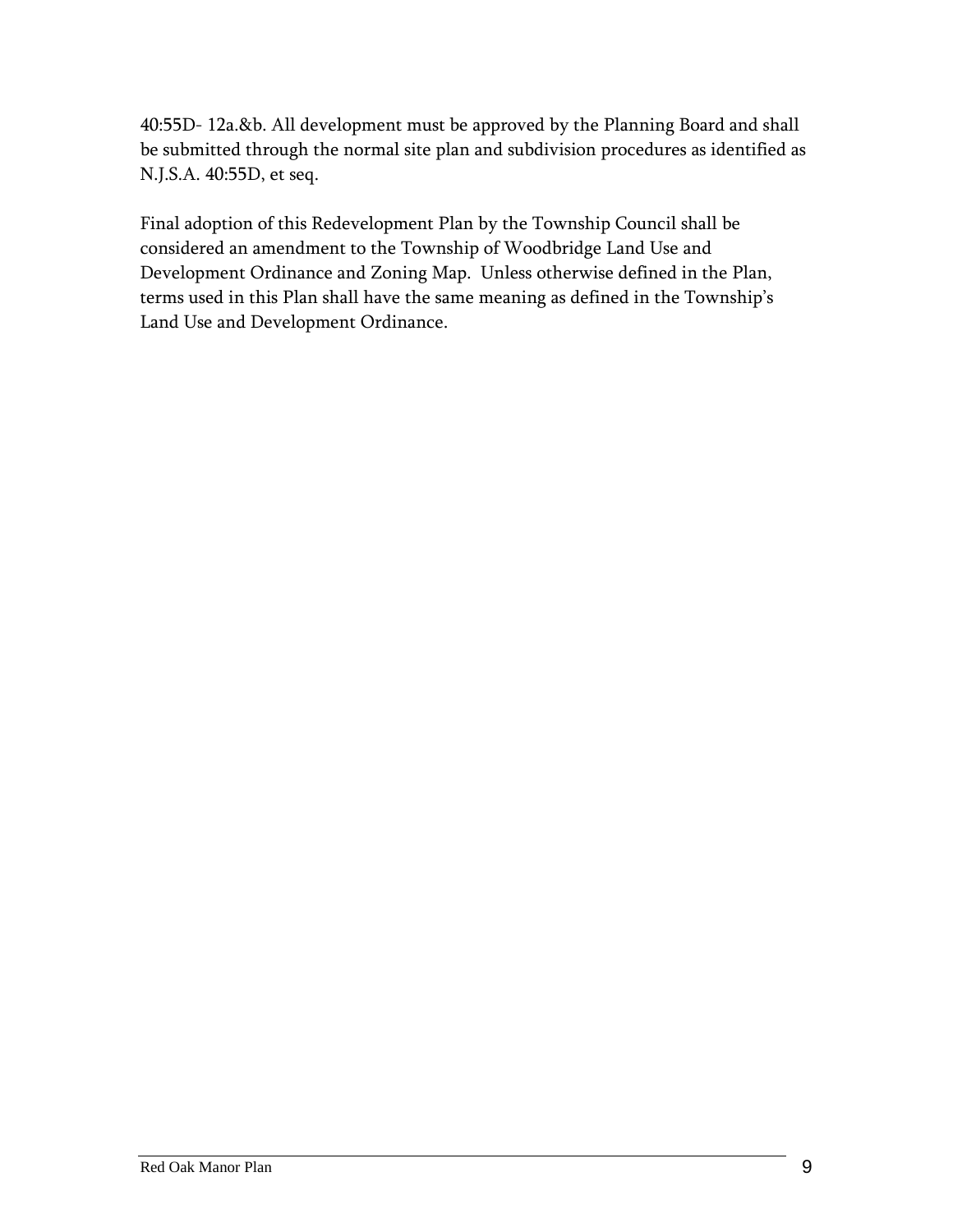# <span id="page-12-0"></span>AREA ZONING STANDARDS

A review of the existing conditions in the Redevelopment Area, together with an assessment of the current zoning, reveals that creation of a redevelopment zone could be fruitful in facilitating and expediting reconstruction of the site.

For the purposes of this plan, lots owned by public and quasi-public entities and designated as a single redevelopment area may be considered as a single lot and are encouraged to be developed as a single entity, irrespective of lot lines and lot ownership: In this zone multiple principle buildings are encouraged to be located on a single lot and if independent lots are to remain, the lots and the buildings should be utilized as a single complex. Interior lot lines drawn for the purposes of financing or ownership/maintenance are exempt from setback standards.

#### Purpose:

To provide new, state-of-the-art, affordable, age-restricted housing units, a recreation center and fraternal club, operating as a single complex.

Permitted Uses:

Age-Restricted Apartment Buildings Recreation/ Senior Citizen Center Fraternal Clubs or Organizations

Permitted Accessory Uses: Uses which are customarily incidental to the principal use such as sheds, storage buildings, signage, and parking.

Bulk Standards:

- Minimum lot size: 15,000 square feet
- Minimum lot width: 100 feet
- Minimum lot depth: 100 feet
- Minimum front setback: 10 feet
- Minimum each side setback: 5 feet
- Minimum both side setbacks: 20 feet
- Minimum rear setback: 25 feet
- Maximum building coverage (including principal and accessory buildings) : 45%
- Maximum impervious coverage by all buildings and pavement: 70%
- Minimum landscape coverage: 15%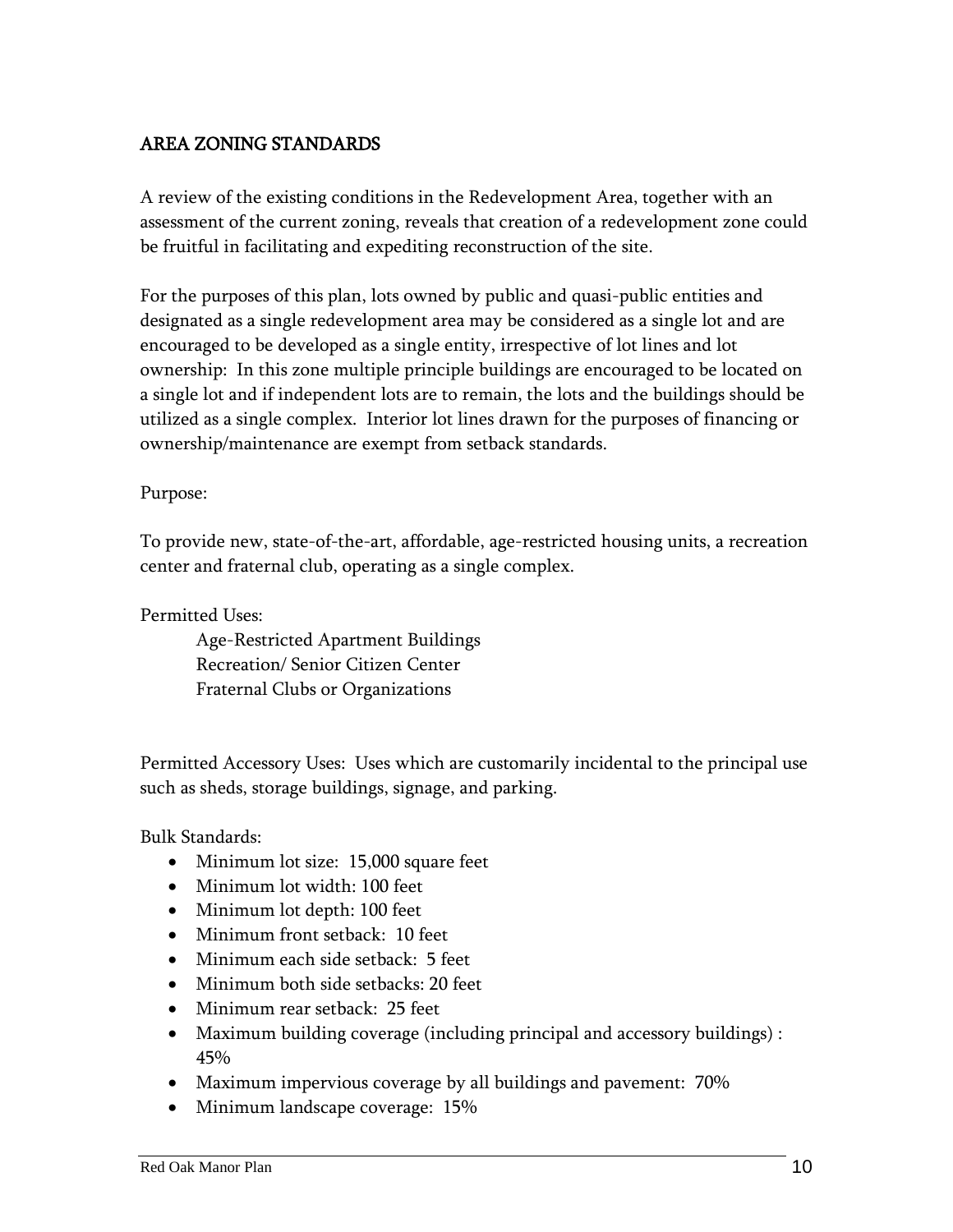• Maximum building height: 3 stories or 40 feet

#### Accessory buildings and structures:

 Accessory buildings, infrastructure and uses, shall meet the front setback requirement of a principal building and shall not exceed 15 feet in height or 150 square feet. The side and rear setbacks shall be four (4) feet.

# Parking Standards:

#### Off-street parking is required subject to the following conditions:

- Senior apartment uses: 1 space per unit
- Recreation, senior citizen center and fraternal club uses: 37 spaces in accordance with existing parking located on site.
- Shared parking facilities: The off-street parking requirements for two (2) or more neighboring uses may be satisfied by the allocation of the required number of spaces for each use in a common parking facility.

# Additional Standards:

Buffering and Landscaping:

- The Township-owned land adjacent to the New Jersey Turnpike and Port Reading Avenue shall provide a natural buffer to the redevelopment site.
- Landscaped area required: In calculating the landscaped areas, the areas of plazas, open pedestrian areas, sitting areas, green roofs, pools and fountains shall be included.
- All setback areas fronting public roadways shall be defined by a combination of decorative fencing and/or landscaping. The landscaped area within should contain a variety of flowering trees, shrubs, perennials, annuals and bulbs to complement the architecture and provide seasonal interest.
- All parking shall be buffered from the right-of-way by a decorative guiderail if decorative landscaping is not practical.
- Landscape design should be integrated into overall site design and plans should include a watering and maintenance schedule for each area.
- Any dumpster shall be screened from public view with fencing and landscaping.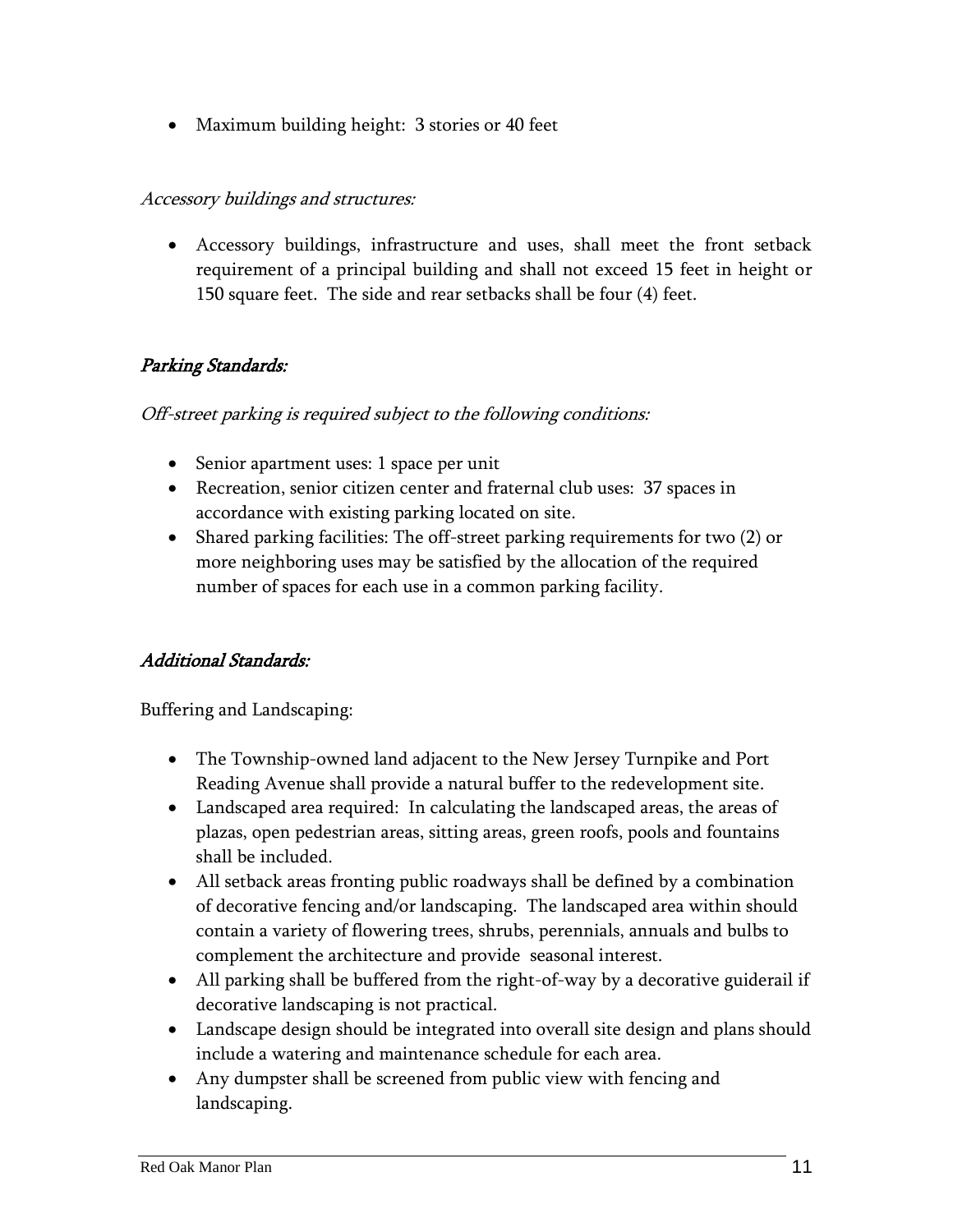All trees to be removed shall be done in accordance with the Township Tree Ordinance.

Green Buildings:

- All buildings are encouraged to be LEED-qualified buildings, and/or employ energy saving construction and utility techniques.
- Proposed energy saving techniques shall be provided as part of architectural plans and renderings.

# Lighting:

- Pedestrian-level, bollard lighting, ground-mounted lighting, or other low, glare-controlled fixtures mounted on building or landscape walls shall be used to light pedestrian walkways.
- Accent lighting on buildings is encouraged.
- Lighting shall be shielded to prevent glare on adjacent properties.
- Exterior light fixtures shall be compatible and relate to the architectural character of the buildings on a site. Site lighting shall be provided at the minimum level to accommodate safe pedestrian and vehicular movements without causing any off-site glare.
- Parking lot lights shall not exceed 12 feet in height and shall contain decorative fixtures.

Site Signage:

- Two (2) monument signs permitted on site.
- Maximum sign area: 30 square feet per side, with a maximum of two sides allowed.
- Minimum setback: three (3) feet from the property line.
- Maximum sign height: five (5) feet.
- Way finding signage to direct visitors toward parking areas, building identification, and building entrances is permitted as appropriate.
- Façade signs may be permitted to identify the property and shall occupy no more than 10 percent of the front façade area of the building. Signs may be placed on all exposed sides of the buildings, provided that they do not total more than 10 percent maximum limitation of the front façade.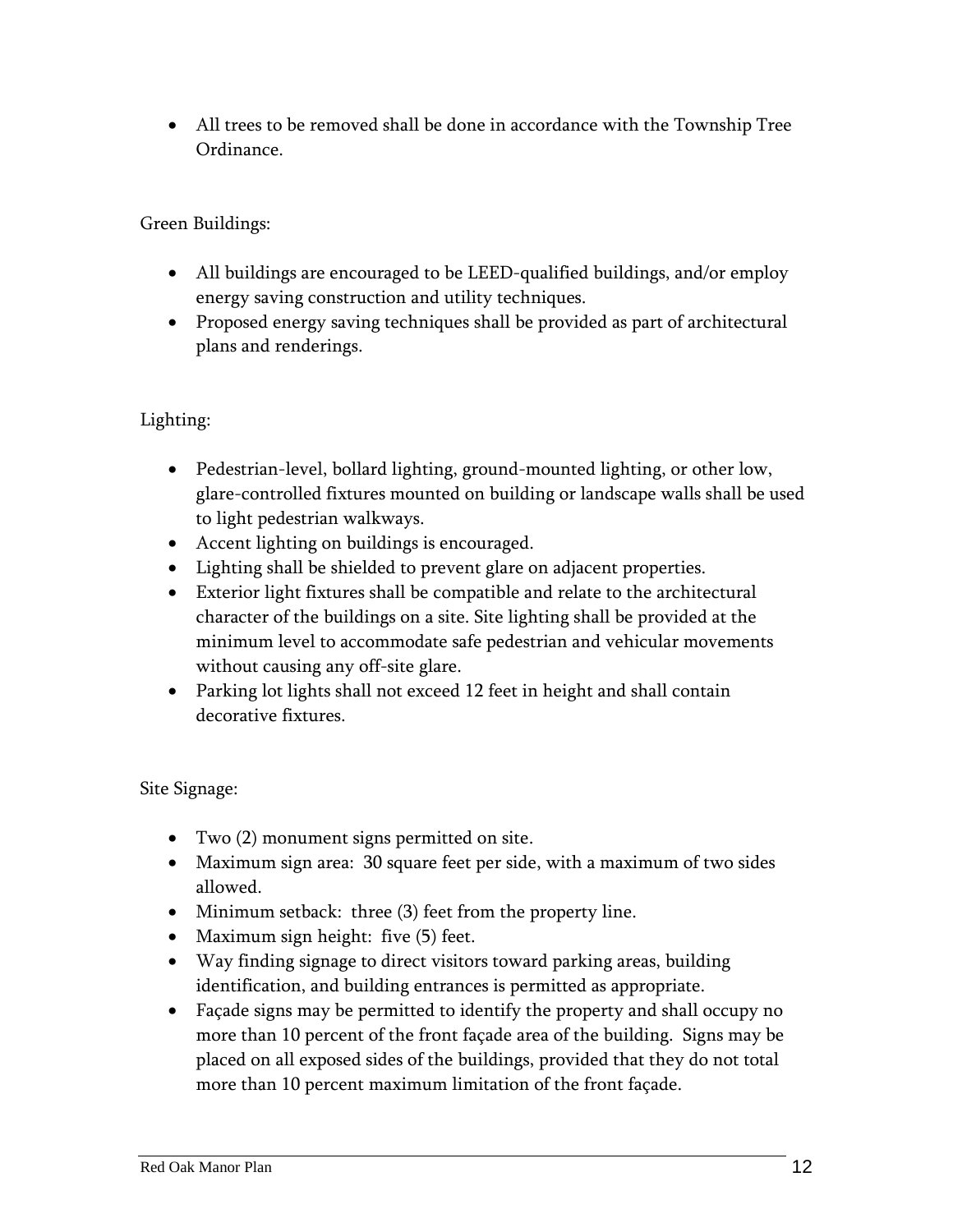Sidewalks:

Sidewalks shall be encouraged to the extent practical throughout the area.

Outside Storage and Loading:

<span id="page-15-0"></span> No outside storage of materials, raw or finished, shall be stored in any yard or open area.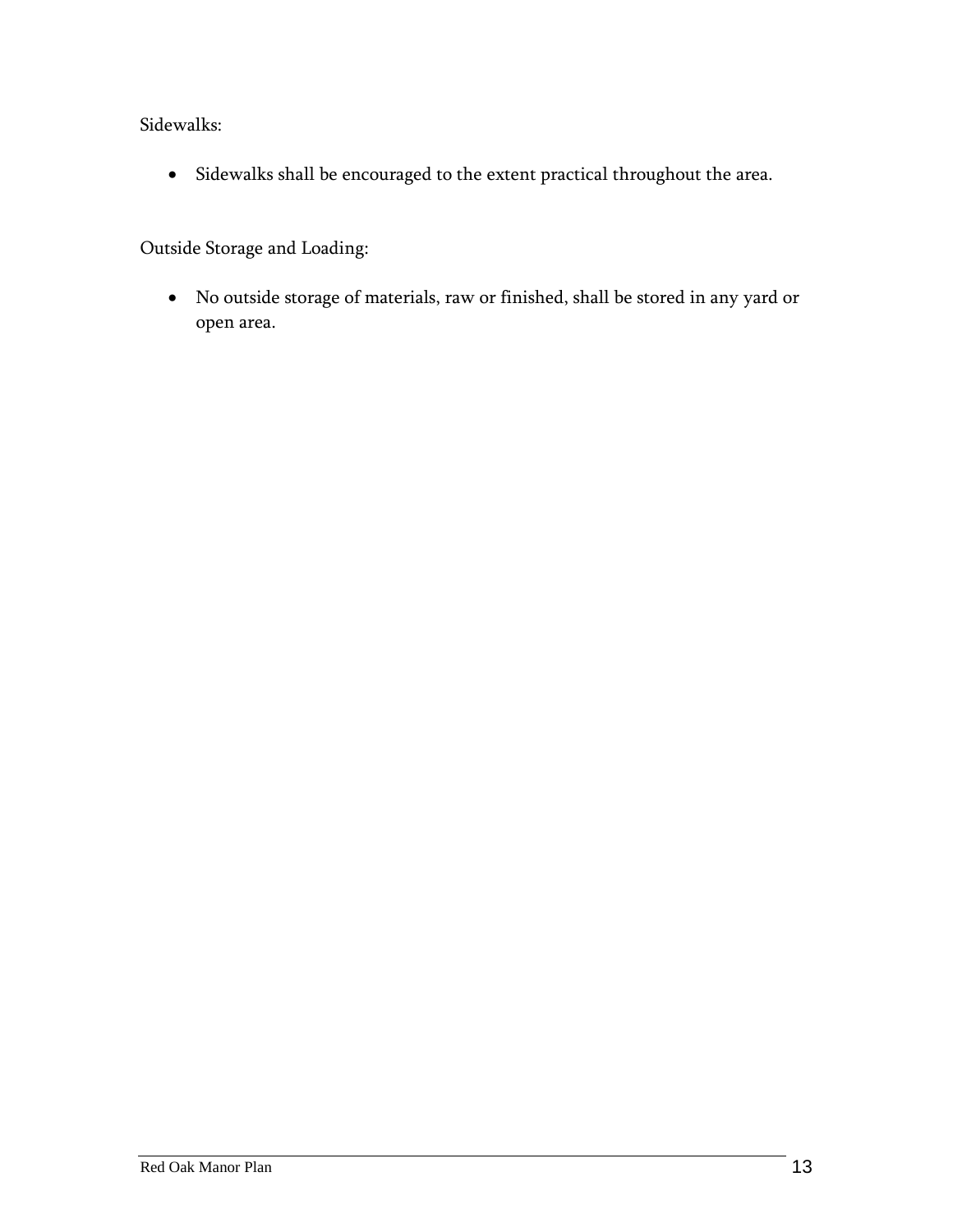# PLAN RELATIONSHIP WITH OTHER PLANS

#### RELATIONSHIP TO THE TOWNSHIP MASTER PLAN

The Township of Woodbridge's last comprehensive Master Plan was prepared in February 2009 and was reexamined in 2016. The Master Plan recommended this area be devoted to commercial use.

The Master Plan adopted the following goals that are relevant to this Plan:

- To permit residential uses at appropriate densities in locations accessible to major roadways, commercial services, public facilities and traditional downtown areas;
- To provide sufficient residential opportunities, in locations with access to facilities and services, to help the Township's senior residents age in place.

#### MASTER PLANS OF ADJACENT MUNICIPALITIES

The Red Oak Manor Area is located in the Port Reading section of the Township. The closest adjacent municipality to the area is the Borough of Carteret, which is approximately 1.5 miles east along Port Reading Avenue. The redevelopment plan is not anticipated to have an adverse impact on the Carteret.

#### MIDDLESEX COUNTY PLANS

#### Middlesex County Growth Management Strategy

Between 1990 and 1995, Middlesex County prepared phased Growth Management Strategy to address infrastructure need, regional design and growth management strategies. The County was subdivided into four regions. Woodbridge Township is located in the northeast region, as were all neighboring municipalities.

Phase I of the plan found that large levels of public & private investment were necessary to maintain infrastructure with the highest cost items being maintenance and improvement to sewers, parks and roads.

Phase II of the plan focused on managing actual growth pertaining to five specific case studies. None of the case studies focused on areas of Woodbridge.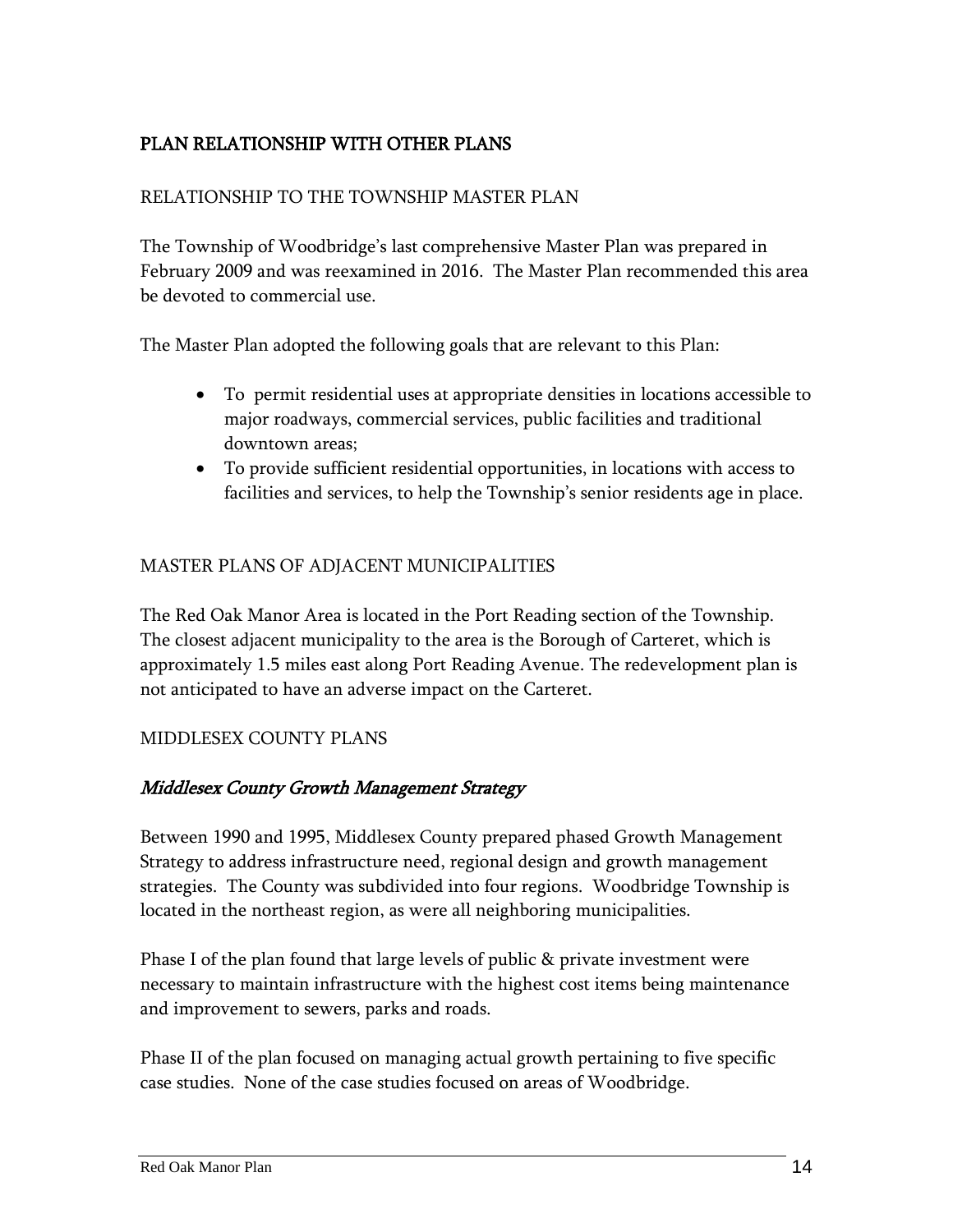Phase III of the study, three primary recommendations were made as part of the Metropark Case Study:

- Traffic congestion inhibits growth in the area. Access to Metropark is limited by the narrow rail underpasses and New Jersey Transit's parking expansion will place an even greater burden on local roads. Transportation management measures should be implemented intensively for this area;
- The NJ Transit parking deck project includes the construction of space for retail facilities to better serve commuter needs. Additional retail development to serve nearby office workers should be evaluated;
- Growth in this study area is limited by increasingly scarce buildable land and the need for increased sewage capacity in the Township. A stormwater management plan should be developed for the entire South Branch of the Rahway River drainage area in order to determine the most effective stormwater control measures.

This Redevelopment Plan is consistent with the recommendations discussed in the Middlesex County Growth Management Strategy and will serve to offer some of "the retail development" contemplated for neighboring office workers.

# Consistency with Middlesex County Master Plan

The Red Oak Manor Plan is generally consistent with the elements of the Middlesex County Master Plan, a document that addresses sprawl and sustainability in the region. This Redevelopment Plan adheres directly to the goals, values and objectives of the Middlesex County Master Plan which aims to:

- Make fuller use of existing transportation lines and facilities. The County Plan anticipated that public transportation would achieve greater significance as a necessary alternative to the private automobile, with its attendant problems of pollution, energy availability, and congestion;
- Find a more feasible alternative to the present situation of "strip" commercial development found on major roads, and single-family homes on unnecessarily large lots;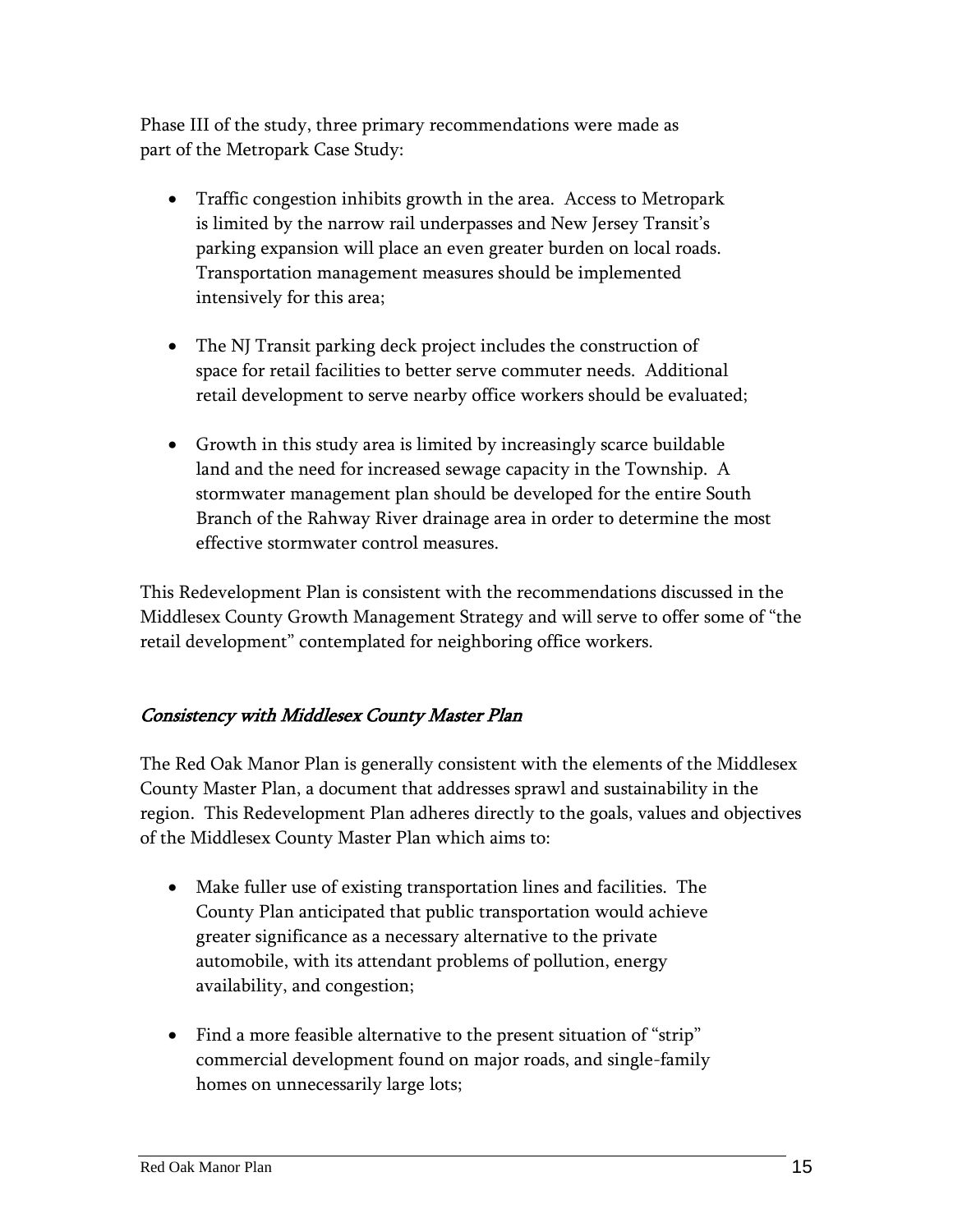"Cluster" future growth around definable town centers and transportation facilities to include commercial and office employment as well as residential, with land use intensity decreasing as distance from the town center increases.

## New Jersey State Development & Redevelopment Plan (2001)

This Redevelopment Plan is consistent and would effectuate the plans and policies of the New Jersey State Development and Redevelopment Plan (SDRP), adopted in 2001. The SDRP is a unique document that guides State-level development and redevelopment policy as well as local and regional planning efforts. This Plan is consistent with the following statewide goals in the SDRP.

- Revitalize the State's cities and towns;
- Promote beneficial economic growth, development and renewal for all residents of New Jersey;
- Protect the environment, prevent and clean up pollution;
- Provide adequate public facilities and services at a reasonable cost;
- Preserve and enhance areas with historic, cultural, scenic, open space, and recreational value;
- Ensure sound and integrated planning and implementation statewide.

The SDRP also includes a State Plan Policy Map, which divides the state into regions, known as Planning Areas, and includes specific goals for each area. The Policy Map also identifies "Centers", locations into which development is to be directed, "Environs," areas to be protected from future growth. The Township of Woodbridge falls in the 'Metropolitan Planning Area' (PA1). The State Plan recognizes that all communities in this planning area are essentially fully developed; hence much of the change in land uses will occur as redevelopment.

The State Plan's planning objectives for the 'Metropolitan Planning Area' includes:

- Providing for much of the state's future redevelopment;
- Revitalizing cities and towns;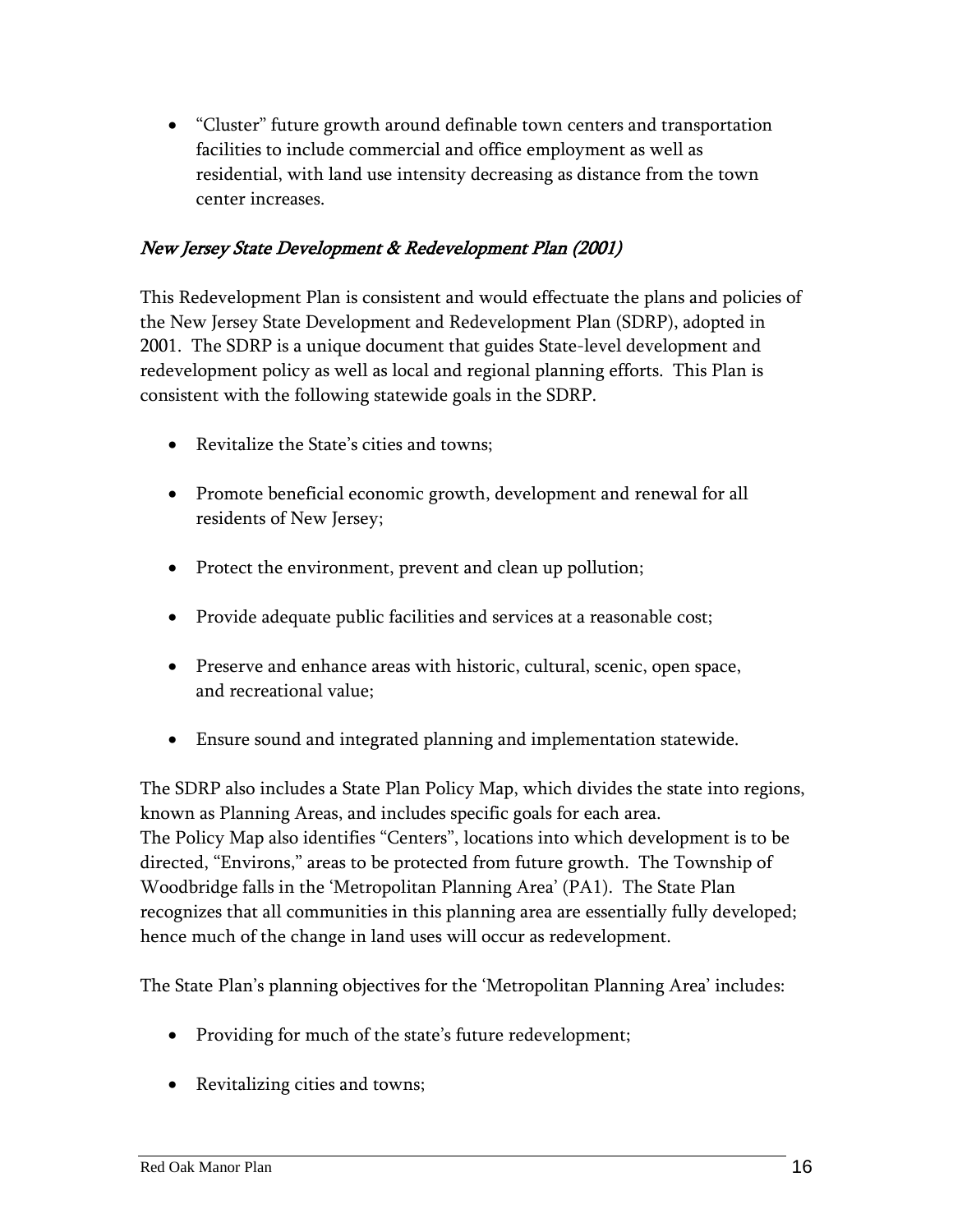- Redesigning areas of sprawl;
- Protecting the character of existing stable communities.

This Plan will serve to meet each of these goals for the designated area.

The New Jersey Department of State has been preparing a new State Strategic Plan since 2012. The proposed plan has not been adopted by the State Planning Commission.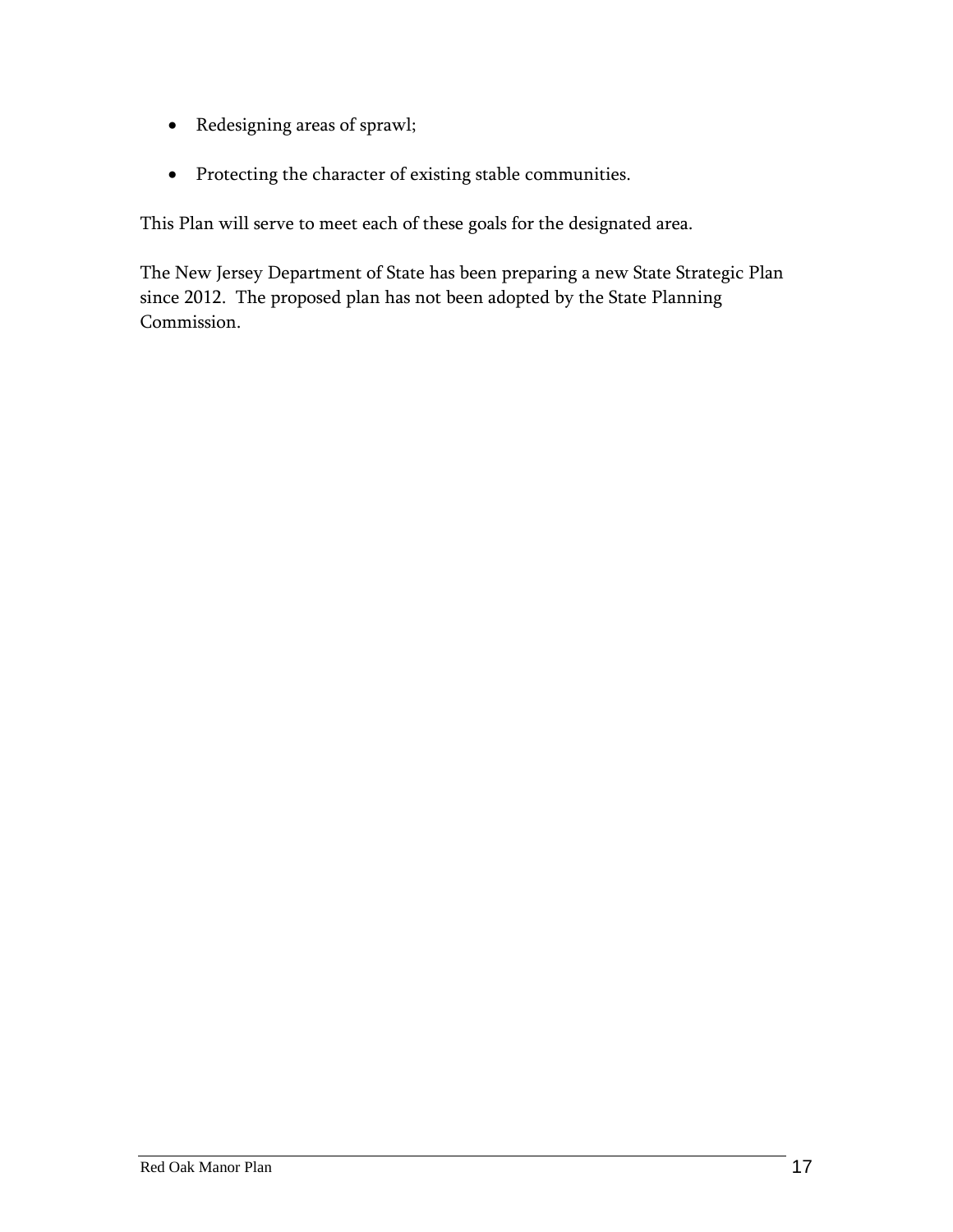# <span id="page-20-0"></span>IMPLEMENTATION OF THE REDEVELOPMENT PLAN

#### REDEVELOPMENT ENTITY

The Woodbridge Township Redevelopment Agency will serve as the Redevelopment Entity.

#### Phasing:

- Projects may be developed in phases;
- The phasing may include phased start and completion dates among the various land use components, as well as internal phasing schedules within sections, subject to specific provisions in the redevelopment agreement.

#### SELECTION OF DESIGNATED DEVELOPERS

Potential redevelopers will be required to submit to the Redevelopment Entity for review and approval prior to the designation of a redeveloper(s) at a minimum:

- Financial responsibility and capability;
- Estimated development cost;
- Estimated time schedule;
- Conceptual site plans including elevations;
- Fiscal impact analysis.

#### APPOINTMENT OF A DESIGNATED REDEVELOPER

The Redevelopment Entity may select one or more redevelopers to participate in the implementation of the Redevelopment Plan.

As part of the process to be designated a redeveloper, the Redevelopment Entity will negotiate a formal Redevelopment Agreement.

Designation of a Redeveloper(s) by the Redevelopment Entity shall be subject to the execution of an appropriate Redevelopment Agreement.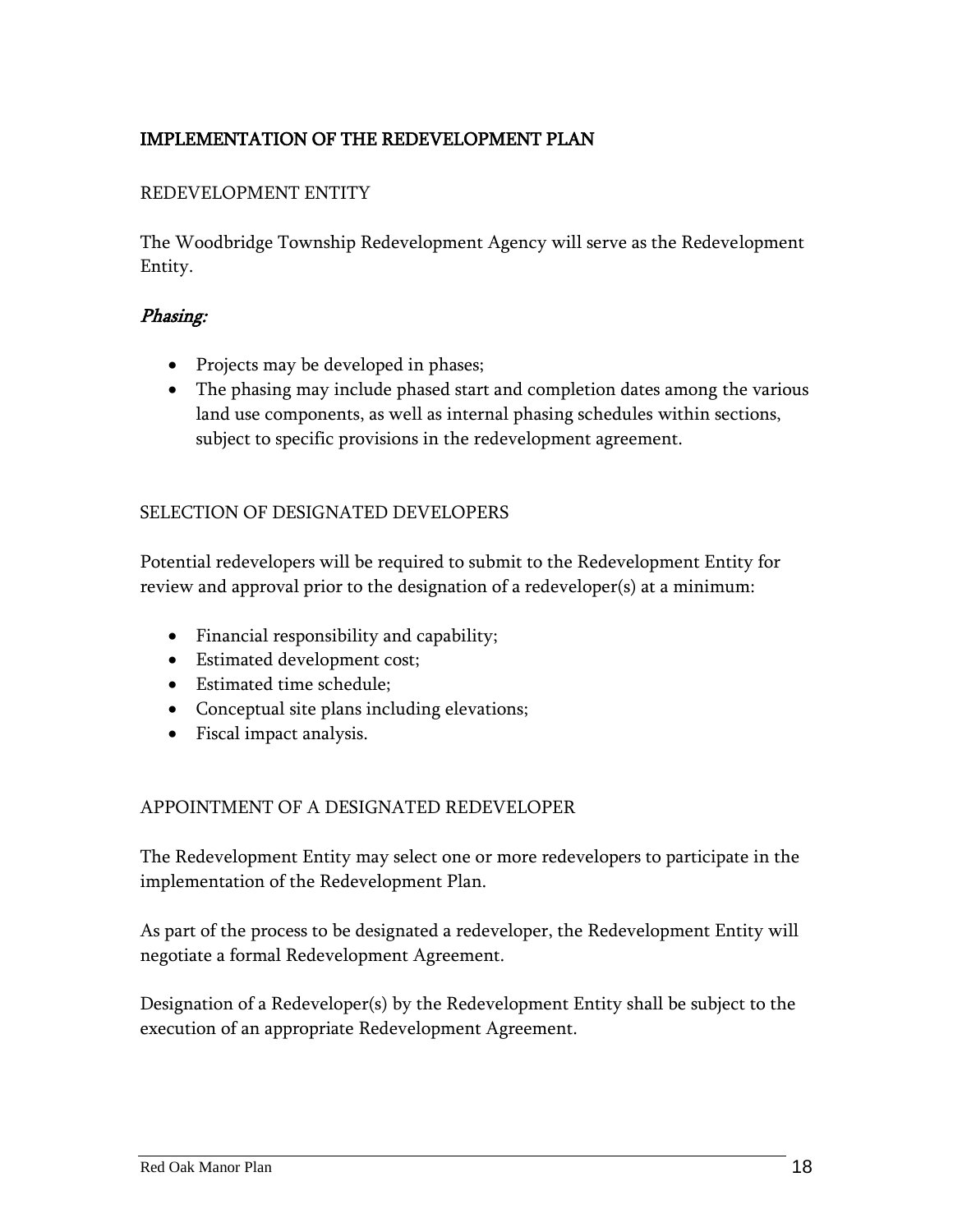#### CONDITIONS IN REDEVELOPMENT AGREEMENT(S)

Each Redevelopment Agreement will be contingent upon the following conditions, restrictions, and/or requirements.

- 1. Each Redevelopment Agreement will incorporate the pertinent aspects of the selected redeveloper's proposal and will address financial considerations, planning, phasing, development and such other issues as deemed appropriate and/or as required according to state law in order to implement the Redevelopment Plan.
- 2. A designated redeveloper will be obligated to complete on-site improvements as approved, together with any specified off-site improvements, as may be required in accordance with the Redevelopment Plan and the Redevelopment Agreement.
- 3. Any necessary deed of conveyance shall include a restriction that the designated redeveloper and his successors or assigns shall devote land to the uses specified in the designated redeveloper's final plan and shall not devote such land to any other uses.
- 4. No designated redeveloper will be permitted to dispose of property until the issuance of the Certificate of Completion, unless the prior written consent of the Redevelopment Agency has been obtained.
- 5. No covenant, agreement, lease, conveyance, or other instrument shall be effective or executed by the Township of Woodbridge and the Redevelopment Entity or by the purchasers or lessees from them, or by any successors in interest of such purchasers or lessees, by which land in the Redevelopment Area is restricted as to sale, lease, or occupancy upon the basis of race, color, creed, religion, ancestry, national origin, sex, or marital status.
- 6. The Redeveloper(s) shall pay to the Redevelopment Entity an application fee for consideration of redeveloper as a designated redeveloper and will fund an escrow for the Agency's costs in implementing redevelopment.
- 7. The Redevelopment Entity and the Township of Woodbridge reserve the the right to terminate any Redevelopment Agreement with a designated redeveloper subject to the terms and conditions of the Redevelopment Agreement.